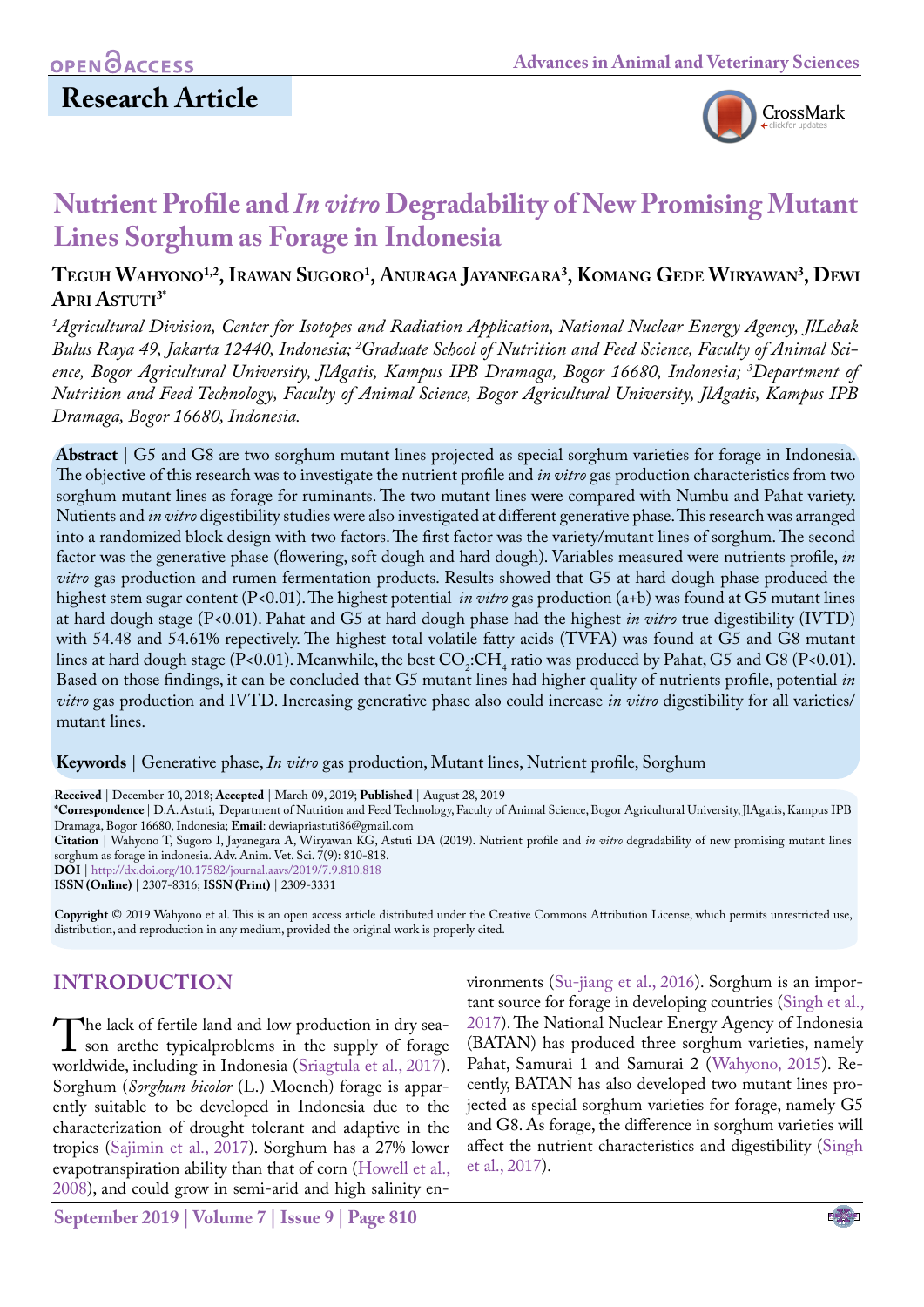## **OPEN**<sub>d</sub>

Based on the characteristics of leaf midrib color, sorghum could be categorized into three types: 1) white midrib (WMR) with the characteristics of white midrib and dry stem pith; 2) green midrib (GMR) with the characteristics of green midrib and juicy stem pith; 3) brown midrib (BMR) with the characteristics of reddish brown midrib and juicy stem pith ([Li et al., 2015](#page-7-1)). The agronomic characteristics of Numbu and Pahat are within the WMR sorghum type, whereas the G5 and G8 mutant linesare within the BMR and GMR types, respectively. In addition to differences on variety/mutant line of sorghum, differences in generative phase also influence the nutrient quality and digestibility of sorghum. Forage quantity and quality are directly related with harvest times ([Sriagtula et al., 2017\)](#page-8-0). The digestibility of forage sorghum depends on age/phase of harvesting [\(Harper et al., 2017](#page-7-2)).

Several studies related to forage sorghum in Indonesia revolve around the topics of biomass production ([Sriagtula,](#page-8-5) [2016](#page-8-5)), nutrient content ([Sajimin et al., 2017](#page-8-1); [Sriagtula et](#page-8-0) [al., 2017](#page-8-0)) and digestibility ([Sugoro et al., 2015;](#page-8-6) [Wahyono,](#page-8-4) [2015](#page-8-4)). These previous studies had not been associated with differences in sorghum nutrient and digestibility characteristics based on WMR, BMR and GMR types. So far, there is no reports describing nutrient profiles and degradability characteristics that compare two sorghum mutant lines (G5 and G8) from Indonesia. The objective of this research was therefore to investigate the nutrients profile and *in vitro* gas production characteristics from two sorghum mutant lines as forage for ruminants. The two mutant lines were compared with Numbu as national sorghum variety in Indonesia and Pahat as main variety in plant breeding from BATAN. Nutrient profiles and *in vitro* digestibility studies were also investigated at different generative phases to determine the best harvesting time.

## **MATERIALS AND METHODS**

#### **Planting and Sample Preparation**

Field trials were conducted duringFebruary to June 2018 at laboratory field station in Center for Application of Isotope and Radiation, Indonesia National Nuclear Energy Agency (BATAN) (6°17'38.9" S; 106°46'28.8" E, elevation 38 m). This region is characterized as tropic near normal to semi-arid with mean low to medium annual precipitation of 100-300 mm (85-150% in February-June 2018) and av-erage temperature of 28.7°C [\(BMKG, 2018](#page-7-3)).

Two sorghum mutant lines (G5 and G8), Pahat sorghum as mutant variety and Numbu sorghum as Indonesia national variety were used in this research. Seeds were sown in  $20 \times 60$  cm planting area at 5-6 cm depth. At 7 days post planting, fertilizers (urea, tri sodium phosphate and potassium chloride) were applied in a ratio of 2:3:2  $(g/g/g)$ at 210 kg/ha. Second fertilizer application was urea in an-

**September 2019 | Volume 7 | Issue 9 | Page 811**

amount of 140 kg/ha, performed at 30 days post-planting. Harvesting was done after the plant entered the flowering (70 days after sowing/das), soft dough (95 das) and hard dough (115 das) phases. All edible parts (stems, leaves and panicles) were placed into individual paper bags and dried at 60°C for 48 h. Samples were then grinded at 1 mm and prepared for nutrient and degradability analyses.

#### **Nutrient Profile Determination**

The sugar content of the sorghum stem is measured using refractometer. Organic matter (OM), crude protein (CP) and ether extract (EE) were analyzed according to Associaton of Official Analytical Chemists method [\(AOAC,2005](#page-7-4)). Neutral detergent fiber (NDF) and acid detergent fiber (ADF) were determined by following [Van](#page-8-7)  [Soest et al. \(1991\)](#page-8-7) procedures. Non-fiber carbohydrate (NFC) was calculated as OM – CP – NDF–EE ([Kondo et](#page-7-5)  [al., 2015](#page-7-5)). Determination of relative feed values (RFV) was calculated as follow: RFV  $(\% )$  = (DMD x DMI)/1.29,dry matter digestibility (DMD) (%) =  $88.9 -$  (%ADF x 0.779) and dry matter intake (DMI) (% live weight) = 120/%NDF [\(Rohweder et al., 1978](#page-8-8); [Kilic and Gulecyuz,](#page-7-6)  [2017\)](#page-7-6). According to the Quality Grading Standard by the Hay Marketing Task Force of the American Forage and Grassland Council, the RFV is classified as follow: reject (5) (score<75), poor (4) (75-86), fair (3) (87-102), good (2) (103-124), premium (1) (125-151) and prime (>151) (Kilic and Gulecyuz, 2017).

#### *In vitro* **Gas Production Procedure**

The *in vitro* gas production was conducted byusing Hohenheim gas test technique of [Menke et al. \(1979\)](#page-7-7). Briefly, 200 ± 10 mg samples were weighted into 100 ml Fortuna® Optima glass syringe (Poulten & Graf, Germany). Three sheep as rumen fluid inoculum donor were fed with native grass and concentrate at the ratio of 70:30 (DM basis) for two weeks prior to experiment. Rumen fluid was obtained via oral stomach tube (OST) of Ramos-Morales et al. (2017). Rumen fluid (433.33 ml) was mixed with 827.85 ml McDougal buffer/artificial saliva. McDougal buffer consists of 413.33 ml aquadest, 206.67 buffer, 206.67 macromineral, 0.11 micromineral and 1.07 resazurin [\(Menke](#page-7-7)  [et al., 1979](#page-7-7)). Incubation was conducted in a waterbath at 39°C. Thirty ml media liquor was put into each syringe. Initial volume before sample incubated was recorded.

Gas production was recorded at 0, 2, 4, 6, 8, 10, 24, 48, 72 and 96 h. Gas production kinetics was measured using exponential equation of [Ørskov and Mcdonald \(1970\)](#page-7-8) as follows:  $p = a + b$  (1-e<sup>-ct</sup>), where p is the gas production at t time, a is the gas production from soluble fraction (ml/200 mg DM), b is the gas production from insoluble fraction (ml/200 mg DM), c is the gas production rate constant (ml/h), (a+b) is the potential gas production (ml/200 mg DM) and t is the incubation time (h). The  $CH_4$ ,  $CO_2$  pro-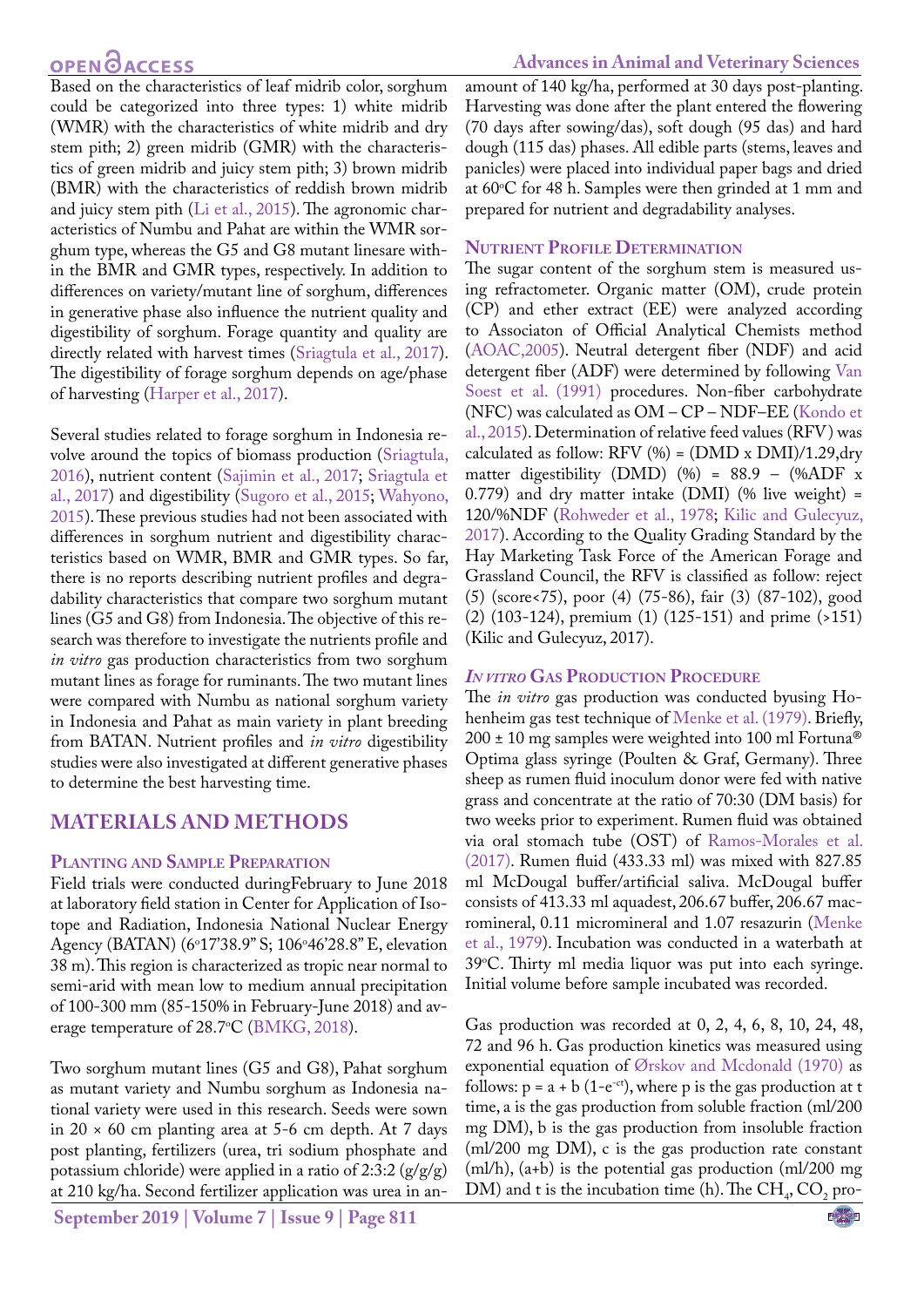# **OPEN**OACCESS

#### **Advances in Animal and Veterinary Sciences**

duction and  $CO_2$ :CH<sub>4</sub> gas ratio were measured after 96 h incubation by an infrared VARIO luxx syngasanalyzer (Messgerätefür Rauchgase und Umweltschutz/MRU®gas analyzer, Germany) (An amount of 10 ml of *in vitro* fermentation medium was collected after 96 h incubation to determine  $NH<sub>3</sub>$  concentration ([Conway, 1951](#page-7-9)), total volatile fatty acids (TVFA) production [\(AOAC, 2005\)](#page-7-4) and pH. Metabolisable Energy (ME) was calculated by equation of [Menke et al. \(1979\):](#page-7-7) ME (MJ/kg DM) = 2.20 + 0.136 GP + 0.057 CP. GP was the total gas production (ml/200 mg DM) and CP was crude protein (% DM). Specifically for *in vitro* true digestibility (IVTD) measurement, after 48 h incubation, the residue of each substrate was treated by neutral detergent soluble (NDS) and dried at  $105^{\circ}$ C for 3 h.

#### **Data Analysis**

The data was analyzed using randomized block design with two factors. The first factor was sorghum variety or mutant line (Numbu, Pahat variety, G5 and G8 mutant line) and the second factor was generative stages (flowering, soft dough and hard dough phases). Data were analyzed using analysis of variance (ANOVA) by SPSS version 16.0. differences among treatments were separated using Duncan Multiple Range Test ([Steel and Torrie, 1980](#page-8-9)).

## **RESULTS AND DISCUSSION**

#### **Nutrient Profile**

There wasa significant interaction on the stem sugar content between variety/mutant line and generative phase (P<0.01, [Table 1\)](#page-4-0). The G5 and G8 sorghum mutant lines produced higher stem sugar contents (11.83% and 10.41% brix, respectively) as compared to Numbu (9.9% brix) and Pahat (8.96% brix). The result showed that stem sugar content was influenced by generative phase  $(P<0.01)$ . The interactions between sorghum variety/mutant lines and generative phase were significant for OM, CP, NFC, NDF and ADF contents (P<0.01; [Table 2\)](#page-4-1). The CP content decreased with the increasing generative phase (P<0.01). The NDF and ADF contents also decreased with advancing harvest time. According to RFV index, it was found that the forage quality increased with the increasing maturity stage.

The BMR sorghum has attractedmuch attention by the scientists in Indonesia due to its lower lignin content and higher digestibility as forage [\(Puteri et al., 2015](#page-7-10); [Sriagtula](#page-8-0) [et al., 2017\)](#page-8-0). [Scully et al. \(2016\)](#page-8-10) reported that mutations in BMR6 gene were associated with reductions in lignin and changes in lignin subunit composition, which improved saccharification and sugar fermentation efficiency. Our result also showed that BMR type had higher sugar stem content than WMR (Numbu and Pahat) and GMR

**September 2019 | Volume 7 | Issue 9 | Page 812**

(G8) type. This may be a form of association between high sugar stem content due to the influence of lower lignin content. Lower lignin in BMR mutant line could affect sugar content of the stem ([Sriagtula et al., 2017](#page-8-0)). A similar statement was also expressed by [Li et al. \(2015\)](#page-7-1) that BMR populations had significantly  $(P<0.05)$  lower acid detergent lignin (ADL) content than WMR or GMR populations. Generally, sugar stem in all variety/mutant line increased with the increased maturity (hard dough) stage. This is due to increased sugar stem production to follow the physiological development of panicle. Teixeira et al. (2017) reported that sucrose, glucose and fructose are participate in total sugar concentration in the stem during the phenological stages.

In previous studies, there were many different results about expression of CP content difference between BMR and non-BMR sorghum types[. Godin et al. \(2016\) I](#page-7-11)ndicated CP content of BMR type was 7.31% higher than wild sorghum type. BMR sorghum produced higher CP content than non-BMR sorghum [\(Puteri et al., 2015;](#page-7-10) [Sriagtula et](#page-8-0)  [al., 2017](#page-8-0)) However, [Bean et al. \(2013\)](#page-7-12) reported that no significant differences was observed between BMR and non-BMR forage sorghum type. Our result showed that G5 as BMR type had higher CP content than Numbu (WMR type), nevertheless, G8 (GMR type) produced highest CP content in this study. It is still not clear about the explanation for the causes of differences in protein content in some types of sorghum. Some explanations are still limited speculation. [Li et al. \(2015\)](#page-7-1) speculated that mutation process probably induced the change of their protein-synthesis pathway of BMR type. In this study, CP content was decrease with the increased generative phase. This is related to the inhibition of protein synthesis during maturation [\(Baloyi et al., 2013](#page-7-13)).

[Kondo et al. \(2015\)](#page-7-5) reported that the NFC fraction included rapidly fermentable carbohydrates, including soluble sugars and starch. Our result was indicated that G5 as BMR sorghum produced higher NFC than non-BMR at hard dough phase (P<0.01) even though no difference in mean for all generative phase with Pahat variety. The reason for causing this response was likely to be connected with lower lignin content, as mentioned in previous statement. Mutation process in BMR affect reduced activity of two enzymes activity that connected with lignin biosynthetic activity. Both of these enzymes are cinnamyl alcohol dehydrogenase (CAD) in bmr-6 mutants and caffeic acid O-methyltransferase (COMT) in bmr-12 mutants ([Li et](#page-7-1)  [al., 2015](#page-7-1)). High mean value in NFC content at hard dough phase is due to the increasing content of starch in grains. In soft dough to hard dough phase, Carbohydrate proportion will be trans-located from stems to grain and at the same time sugar accumulates in the stems ([Qu et al., 2014](#page-7-14); [Sriagtula et al., 2017\)](#page-8-0). The NFC fraction can be underlie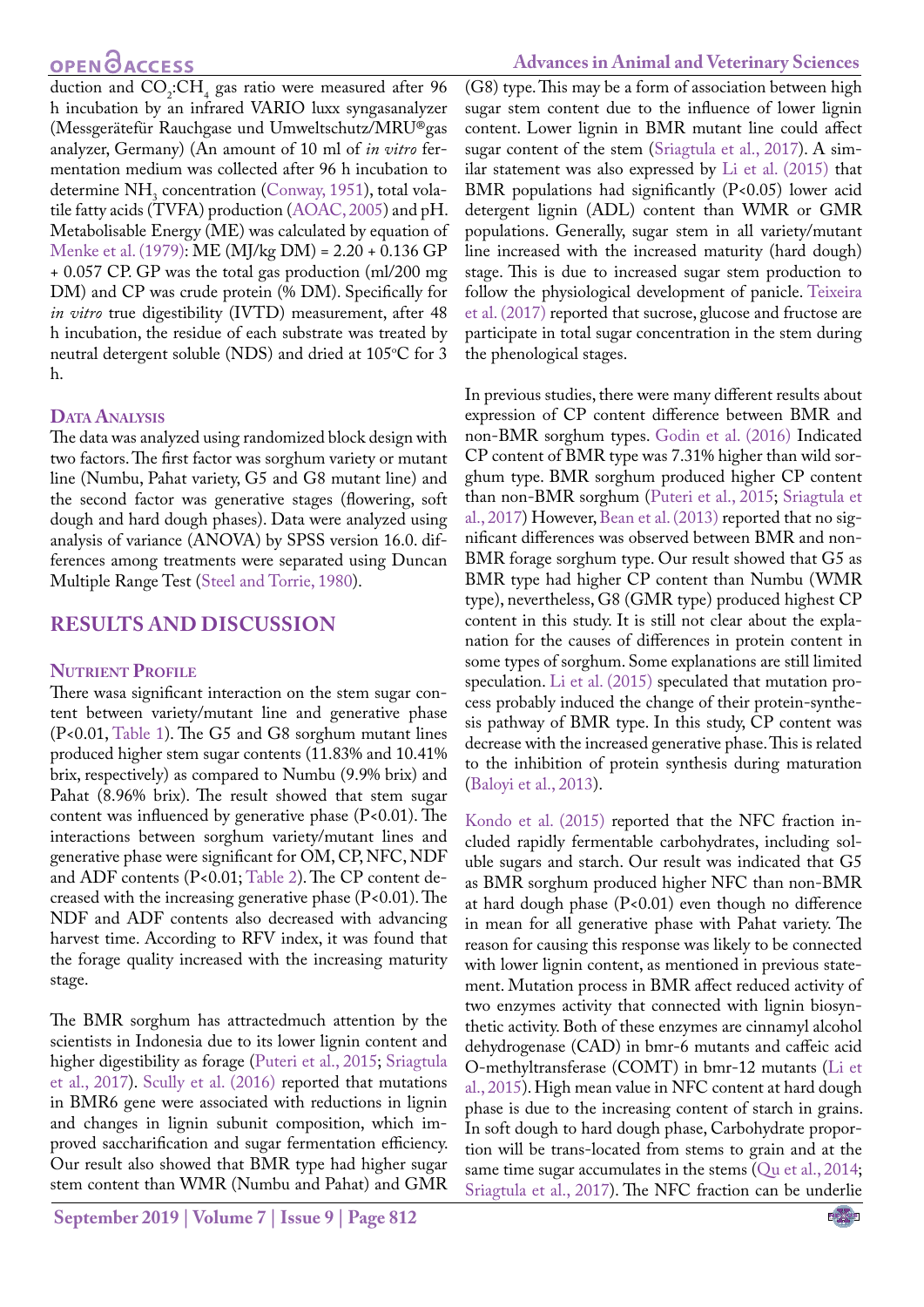# **OPEN**OACCESS

specific consideration, especially to provide soluble carbohydrate in ruminant ration, which are usually provided by grains.

As feed, NDF content represents structural carbohydrate content in plants. On the other hand, structural carbohydrates also function as an energy source/adenosine triphosphate (ATP) but have a slow rate value of degradation [\(Kondo et al., 2015\)](#page-7-5). NDF content of BMR was decreased significantly (P<0.05) as compared with WMR and GMR populations. The lower NDF content could be associated with lowering lignin content in BMR type. The highest NDF content was produced by WMR type ([Li et](#page-7-1) [al., 2015](#page-7-1)). Our results showed that G5 as BMR type had lower NDF content than Numbu as WMR type (P<0.01). even though, Pahat as WMR type produced the lowest NDF content at all generative phase. There are two things that could be explained: 1) The reason was probably influenced by the character of Pahat that has short height and affect to high proportion of panicle/grains. With the result that, Pahat has lower NDF content than other tall sorghum type; 2) the possibility of Pahat sorghum has BMR-12 gene due to these variety was the parent breed of G5 mutant line. However, this speculation needs to be further investigated. The content of NDF in the four variety/ mutant line has decreased with the increase of generative phase. This due to requirement of plants to produce grains at the dough phase ([Li et al., 2015\)](#page-7-1). Our results indicated that NDF content decreased in whole plant while the stem sugar content were higher at the same phases ([Table 1](#page-4-0)).

Variation of mean ADF among variety/mutant line was similar to variation of mean NDF. G5 and G8 mutant lines had lower ADF content than Numbu at all generative phase (P<0.01). Even though, Pahat produced the lowest ADF content (P<0.01). The explanation is in line with the previous speculation in NDF content. A low ADF content is an indicator of digestibility in feed ([Kilic & Gule](#page-7-6)[cyuz, 2017](#page-7-6)). BMR populations consistently higher nutritive value than non-BMR since joint stage (130 cm heigh of plant) ([Li et al., 2015](#page-7-1)). [Sriagtula \(2016\)](#page-8-5) reported that BMR sorghum had lower ADF content than non-BMR types. Lower ADF content associated with lower lignin content. G8 as GMR/stay green type of sorghum had lower ADF content than Numbu (P<0.01). This result is in accordancewith the results reported by [Sugg et al. \(2017\)](#page-8-11) that stay green sorghum obtained numerical lower ADF content than traditional sorghum (25.66% vs 26.34%). Low ADF content in stay green sorghum contributed to greater yield of nutritive components than other line/variety ([Vietor et al., 2010](#page-8-12)).

There was no significant difference in EE content between all variety/mutant line. In this study, the EE content was found between 1.83%-2.38%. [Puteri et al. \(2015\)](#page-7-10) was ana-

#### **Advances in Animal and Veterinary Sciences**

lyzed the EE content of BMR and sweet sorghum variety and registered between 0.34%-1.84%. The EE content of sorghum forage also previously reported between 1.16%- 2.27% ([Sriagtula, 2016](#page-8-5)). We can presume that this difference, probably due to: 1) The differences in the wax content in leaves due to the differences in water loss stress in each planting condition. As we know, the wax is soluble in ether and included into ether extract fraction; and 2) The differences in the starch content between all variety.

High RFV values in Pahat, G5 and G8 at hard dough phase were associated with low levels of NDF and ADF. The values of RFV reflect digestibility levels (from %ADF) and potential feed intake ([Basaran et al., 2017\)](#page-7-15). RFV values are associated with nutritional value and quality of forage. The differences in nutritional value will associated with different fermentation and gas production characteristics. Forages with higher RFV are more digestible and palatable ([Jahansouz et al., 2014](#page-7-16)). The RFV value was increased with the increased harvesting age. This due to the decrease of NDF and ADF value linearly with increase of generative phase. The RFV value is important to determine the feed quality. However, the results of calculations needs to be further observed to determine the true digestibility.

#### *In Vitro* **Gas Production**

There were significant interaction in total gas production, potential gas production (a+b) and gas production rate (c) between variety/mutant line and generative phase (P<0.01). High dynamics of total gas production showed in all varieties/mutant lines (P<0.01, [Table 3](#page-6-0)). At 2-10 h incubation time, The lowest gas production was produced by Numbu and G5 at flowering phase (P<0.01). At the same incubation time, G8 at hard dough phase produced highest gas production of around 10.14-26.67 ml. 200 mg DM (P<0.01). At 24-96 h incubation time, the highest gas production was produced by G5 and G8 at hard dough phase  $(P<0.01)$ . There was a tendency that hard dough phase was produced higher total gas and optimum gas production than flowering and soft dough phase.

Total gas production was a reflection of nutrient profiles presented in [Table 1](#page-4-0) and [2.](#page-4-1) The difference in ADF content will affect the difference of *in vitro* total gas production ([Jayanegara & Sofyan, 2008\)](#page-7-17). Furthermore, gas production has negative correlation with ADF content ([Jayanegara et](#page-7-18)  [al., 2009](#page-7-18)). In present study, the high total gas production was obtained by G5, G8 and Pahat at hard dough phase. The highest total gas production was produced by G5 and G8 at hard dough phase due to a low ADF content ([Ta](#page-4-1)[ble 2](#page-4-1)). G5 and G8 mutant lines also contain higher soluble carbohydrate represented by NFC content ([Table 2](#page-4-1)). [Zhong et al. \(2016\)](#page-8-13) reported that gas production in the rumen is generated associated with carbohydrate fermentation.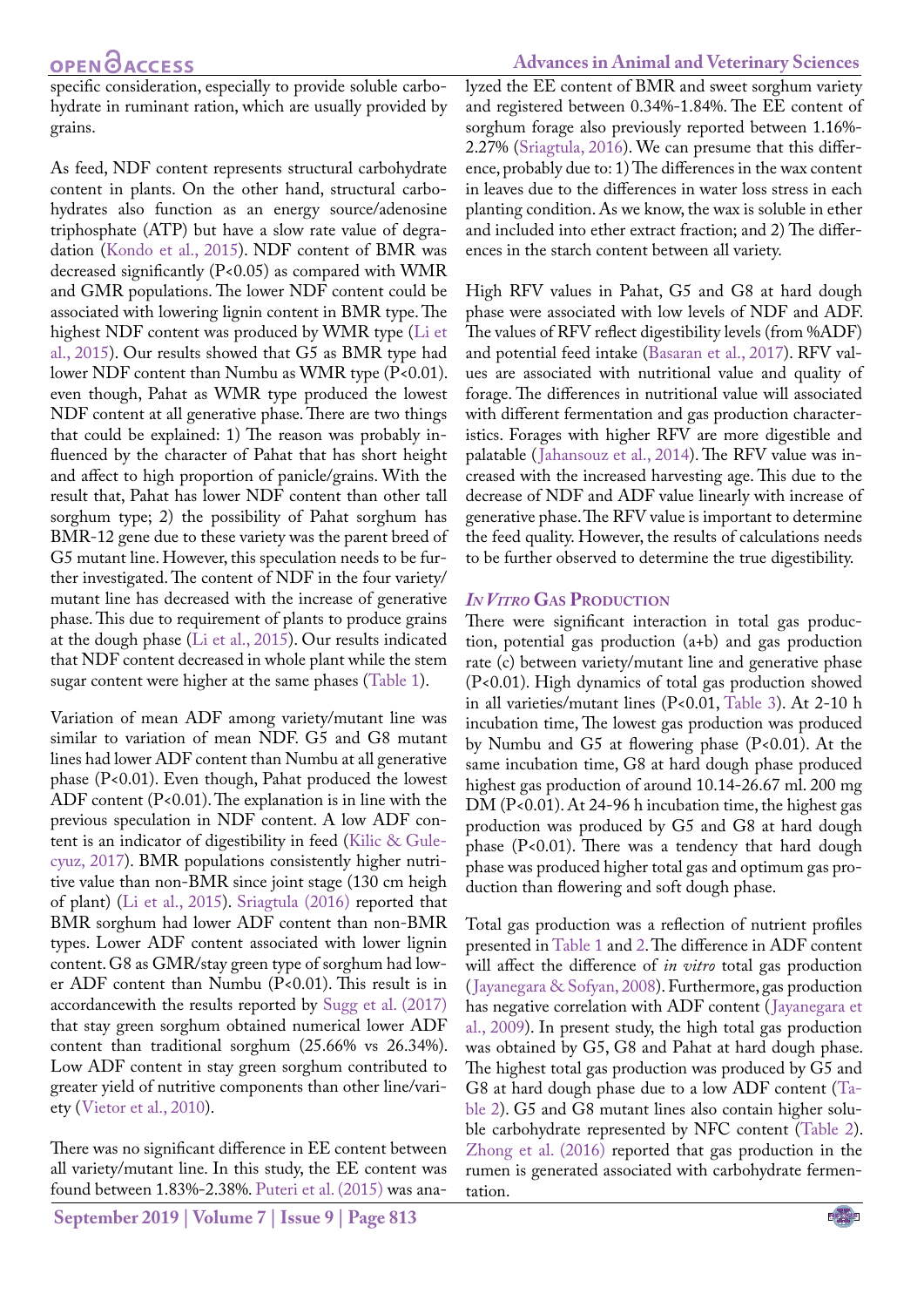# **OPEN OACCESS**

#### **Advances in Animal and Veterinary Sciences**

<span id="page-4-0"></span>**Table 1:** Sugar content of sorghumstem at different generative phase (% brix)

| <b>Generative phase</b> | <b>Variety/mutant line</b>    | Mean                         |                               |                               |                               |
|-------------------------|-------------------------------|------------------------------|-------------------------------|-------------------------------|-------------------------------|
|                         | Numbu                         | Pahat                        | G <sub>5</sub>                | G <sub>8</sub>                |                               |
| Flowering               | $8.31 \pm 0.50$ <sup>b</sup>  | $7.68 \pm 0.75$ <sup>a</sup> | $9.39 \pm 0.91$ <sup>c</sup>  | $9.56 \pm 0.64$               | $8.73 \pm 1.04$ <sup>a</sup>  |
| Soft dough              | $10.73 \pm 0.86$ <sup>d</sup> | $9.80 \pm 0.60$ <sup>c</sup> | $12.44 \pm 0.59$ <sup>f</sup> | $9.86 \pm 0.49$ <sup>c</sup>  | $10.71 \pm 1.25$ <sup>b</sup> |
| Hard dough              | $10.67 \pm 0.62$ <sup>d</sup> | $9.40 \pm 0.40$ <sup>c</sup> | $13.66 \pm 0.57$ s            | $11.83 \pm 0.58$ <sup>e</sup> | $11.39 \pm 1.67$ <sup>c</sup> |
| Mean<br>__<br>.<br>.    | $9.90 \pm 1.32^b$             | $8.96 \pm 1.10^a$            | $11.83 \pm 1.95$ <sup>d</sup> | $10.41 \pm 1.17$ <sup>c</sup> |                               |

Means with different superscripts within row or column are different (P<0.01).

<span id="page-4-1"></span>**Table 2:** Nutrient content of sorghum and RFV value at different generative phase (% DM).

| Parameter  | Variety/mutant line | <b>Generative phase</b>        |                               |                               |                               |
|------------|---------------------|--------------------------------|-------------------------------|-------------------------------|-------------------------------|
|            |                     | Flowering<br><b>Soft Dough</b> |                               | <b>Hard Dough</b>             | Mean                          |
| OM         | Numbu               | $90.52 \pm 0.58$ <sup>b</sup>  | $93.51 \pm 0.62$ <sup>d</sup> | 94.70±0.53f                   | 92.91±1.88c                   |
|            | Pahat               | $92.23 \pm 0.29$ <sup>c</sup>  | $91.66 \pm 0.51$ <sup>c</sup> | 89.66±0.62 <sup>a</sup>       | $91.18 \pm 1.22^a$            |
|            | G <sub>5</sub>      | 89.56±0.50 <sup>a</sup>        | 93.79±0.91 <sup>de</sup>      | 94.42±0.44 <sup>ef</sup>      | $92.59 \pm 2.28$ c            |
|            | G <sub>8</sub>      | $90.01 \pm 0.77$ <sup>ab</sup> | $92.02 \pm 0.76$ c            | 93.80±0.95 <sup>de</sup>      | 91.95±1.77 <sup>b</sup>       |
|            | Mean                | $90.58 \pm 1.16^a$             | $92.74 \pm 1.16^b$            | $93.15 \pm 2.16$ c            |                               |
| CP         | Numbu               | $7.98 \pm 0.33$ <sup>ab</sup>  | $7.91 \pm 0.17$ <sup>a</sup>  | $7.89 \pm 0.17$ <sup>a</sup>  | $7.93 \pm 0.23$ <sup>a</sup>  |
|            | Pahat               | $10.95 \pm 1.15$ <sup>f</sup>  | $8.77 \pm 0.39$ cd            | $8.32 \pm 0.30$ abc           | $9.35 \pm 1.36$ <sup>b</sup>  |
|            | G <sub>5</sub>      | $9.95 \pm 0.42$ <sup>e</sup>   | $8.85 \pm 0.26$ cd            | $8.48 \pm 0.26$ bc            | $9.09 \pm 0.71$ <sup>b</sup>  |
|            | G <sub>8</sub>      | $10.52 \pm 0.93$ <sup>f</sup>  | $10.52 \pm 0.56$ f            | $9.19 \pm 0.49$ <sup>d</sup>  | $10.08 \pm 0.92$ <sup>c</sup> |
|            | Mean                | $9.85 \pm 1.38$ c              | $9.01 \pm 1.02$ <sup>b</sup>  | $8.47 \pm 0.57$ <sup>a</sup>  |                               |
| <b>NFC</b> | Numbu               | $12.19 \pm 1.77$ <sup>a</sup>  | 29.06±2.16 <sup>d</sup>       | 31.56±0.93 <sup>e</sup>       | 24.27±8.92 <sup>a</sup>       |
|            | Pahat               | $20.30 \pm 1.16$ c             | 33.57±2.49 <sup>ef</sup>      | 34.54±1.91 <sup>fg</sup>      | 29.47±6.88c                   |
|            | G <sub>5</sub>      | 14.25±1.50 <sup>ab</sup>       | 33.31±2.80 <sup>ef</sup>      | 38.79±1.92h                   | 28.78±10.92c                  |
|            | G8                  | 15.84±1.66 <sup>b</sup>        | 27.05±1.11 <sup>d</sup>       | $36.65 \pm 2.18$ gh           | $26.51 \pm 8.82$ <sup>b</sup> |
|            | Mean                | $15.64 \pm 3.36^a$             | $30.75 \pm 3.54^{\circ}$      | 35.39±3.21c                   |                               |
| <b>NDF</b> | Numbu               | $68.52 \pm 1.36$               | 54.44±2.01 <sup>e</sup>       | 52.78±0.67 <sup>d</sup>       | 58.58±7.33c                   |
|            | Pahat               | 58.77±1.30f                    | 47.08±2.32 <sup>b</sup>       | 44.70±1.53 <sup>a</sup>       | $50.18 \pm 6.49^{\circ}$      |
|            | G <sub>5</sub>      | $63.31 \pm 1.19^h$             | 49.25±2.21c                   | $45.11 \pm 1.84$ <sup>a</sup> | $52.56 \pm 8.12^b$            |
|            | G8                  | $61.72 \pm 1.17$ g             | $52.16 \pm 1.26$ <sup>d</sup> | 45.86±1.37 <sup>ab</sup>      | 53.25±6.75 <sup>b</sup>       |
|            | Mean                | $63.08 \pm 3.78$ c             | $50.73 \pm 3.42^b$            | $47.11 \pm 3.61$ <sup>a</sup> |                               |
| <b>ADF</b> | Numbu               | 44.24±1.06 <sup>i</sup>        | 33.59±0.67f                   | $31.93 \pm 0.51$ <sup>e</sup> | $36.59 \pm 5.61$ <sup>d</sup> |
|            | Pahat               | $32.61 \pm 0.62$ <sup>e</sup>  | 24.69±1.27 <sup>a</sup>       | 24.14±0.91 <sup>a</sup>       | 27.14±4.05 <sup>a</sup>       |
|            | G <sub>5</sub>      | $37.14 \pm 0.63^h$             | $28.30 \pm 0.52$ <sup>c</sup> | $26.14 \pm 0.46$ <sup>b</sup> | $30.53 \pm 4.88$ <sup>b</sup> |
|            | G8                  | 35.75±0.51g                    | $30.44 \pm 0.76$ <sup>d</sup> | 27.97±0.93c                   | $31.39 \pm 3.38$ c            |
|            | Mean                | 37.43±4.37c                    | 29.25±3.38 <sup>b</sup>       | $27.55 \pm 2.99^{\mathrm{a}}$ |                               |
| EE         | Numbu               | $1.83 \pm 0.16^a$              | $2.09 \pm 0.26^{bcd}$         | $2.46 \pm 0.38$ <sup>f</sup>  | $2.13 \pm 0.38$               |
|            | Pahat               | $2.21 \pm 0.23$ cde            | $2.24 \pm 0.23$ cdef          | $2.11 \pm 0.10^{bcd}$         | $2.19 \pm 0.19$               |
|            | G <sub>5</sub>      | $2.05 \pm 0.17$ abcd           | $2.38 \pm 0.37$ ef            | $2.03 \pm 0.12^{abc}$         | $2.16 \pm 0.29$               |
|            | G8                  | $1.94 \pm 0.09$ <sup>ab</sup>  | $2.29 \pm 0.22$ def           | $2.10\pm0.15^{bcd}$           | $2.11 \pm 0.21$               |
|            | Mean                | $2.01 \pm 0.21$ <sup>a</sup>   | $2.25 \pm 0.29$ <sup>b</sup>  | $2.17 \pm 0.27$ <sup>b</sup>  |                               |
| <b>RFV</b> | Numbu               | 73.96 (5-reject)               | 107.49 (2-good)               | 112.44 (2-good)               |                               |
|            | Pahat               | 99.81 (3-fair)                 | 138.14 (1-premium)            | 144.65 (1-premium)            |                               |
|            | G <sub>5</sub>      | 88.01 (3-fair)                 | 127.98 (1-premium)            | 141.17 (1-premium)            |                               |
|            | G8                  | 91.38 (3-fair)                 | $115 (2 - good)$              | 137.47 (1-premium)            |                               |

Means with different superscripts within row or column in same parameters are different (P<0.01). Dry matter (DM); organic matter (OM); crude protein (CP); non-fiber carbohydrate (NFC); neutral detergent fiber (NDF); acid detergent fiber (ADF); ether extract (EE); relative feed value (RFV).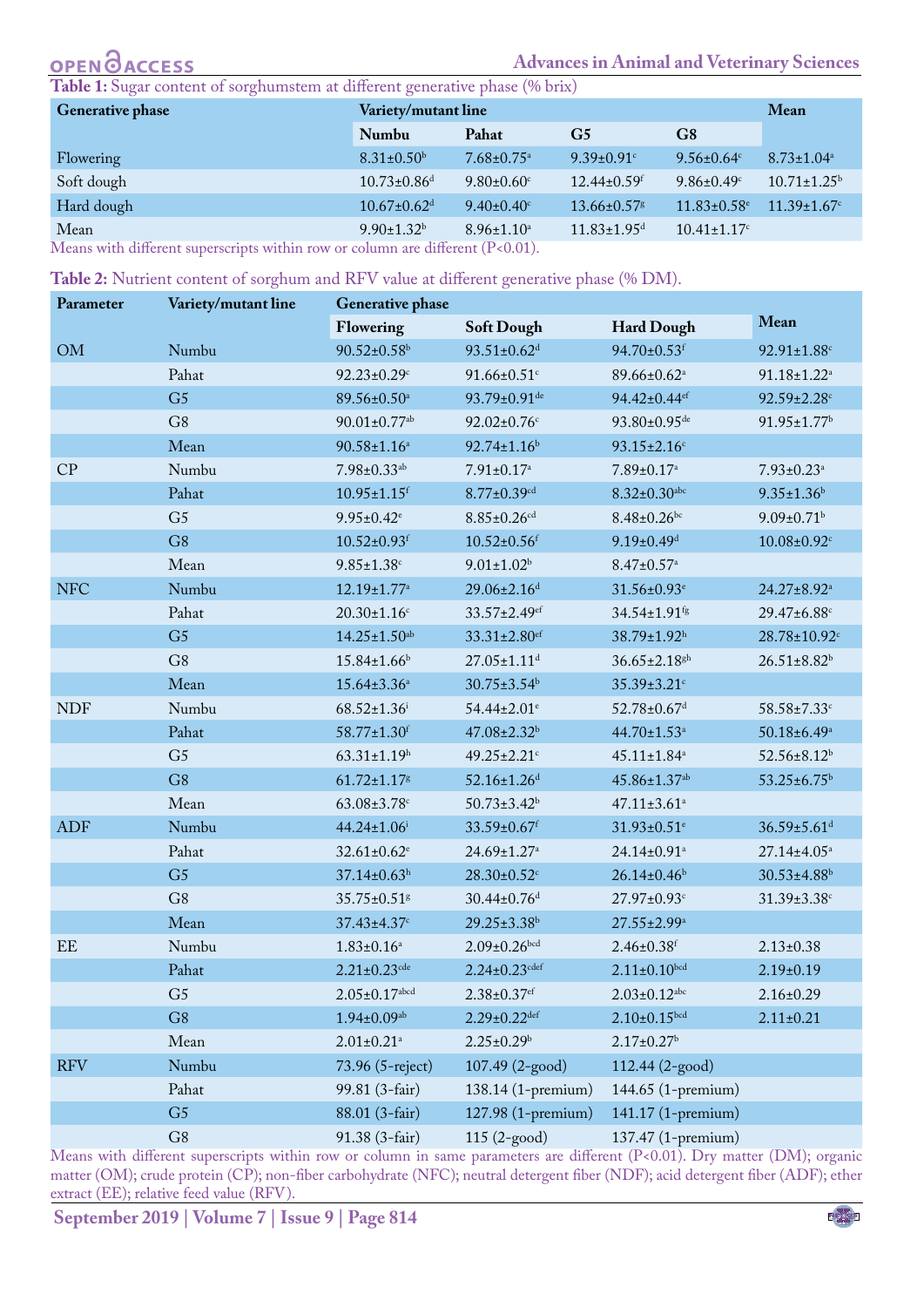# **OPEN**<sub>d</sub>

**Advances in Animal and Veterinary Sciences**

The sum of a and b fractions (a+b) can be interpreted as the optimum gas production, while c fraction is the rate of degradation [\(Orskov and Mcdonald, 1970;](#page-7-8) [Kisworo et](#page-7-19) [al., 2017](#page-7-19)). Jayanegara et al. (2009) reported the evaluation of gas production kinetics needs to be observed at 72-96 h, especially in fibrous samples/ingredients. The statement based on to find out the accurate of kinetics coefficient and estimation of optimum gas production. The optimum gas production (a+b) of G5 at hard dough stage was relatively high at 96 h incubation time. G5 mutant line has a higher digestibility value than non-BMR sorghum. In previous studies, BMR sorghum type had higher digestibility than non-BMR type due to the lower lignin content ([Bean et](#page-7-12) [al., 2013](#page-7-12); [Puteri et al., 2015;](#page-7-10) [Sriagtula et al., 2017;](#page-8-0) [Sriagtu](#page-8-5)[la, 2016\)](#page-8-5). All variety/mutant line sorghum at hard dough phase had higher total and optimum (a+b) gas production than flowering phase. This due to the decrease of fiber fraction linear with increase of maturity stage until hard dough phase ([Table 2](#page-4-1)). [Kisworo et al. \(2017\)](#page-7-19) stated that the c fraction will be lower in feed containing high fiber content.

#### **Rumen Fermentation Characteristics**

*In vitro* true digestibility and rumen fermentation characteristics were showed in [Table 4.](#page-6-1) There were significant interaction in all parameters (except  $NH<sub>3</sub>$ ) between variety/mutant line and generative phase (P<0.01). Within the same variety/mutant line, generative phase showed significant linear effects on IVTD (P<0.01). Numbu at the flowering phase had the lowest of IVTD and TVFA (P<0.01). Pahat and G5 at hard dough phase produced highest IVTD value (P<0.01). The pH value ranges of all treatments were from 6.62-6.79. The highest ME was also produced by G5 and G8 at hard dough phase by 2373.90 and 2356.96 kcal/kg DM (P<0.01). The best  $CO_2$ :CH<sub>4</sub> ratio was produced by Pahat, G5 and G8 at hard dough phase by  $6.72$ ,  $6.90$  and  $6.86$  respectively (P<0.01).

The different fermentation characteristics due to the differences in nutritional value ([Zhong et al., 2016\)](#page-8-13). It was reported that IVTD have the same pattern with total gas production, because the gas production in the rumen is representation of substrate degradability. Pahat and G5 sorghum at hard dough phase had highest IVTD value due to the lower ADF value compare to Numbu and G8 [\(Table 2](#page-4-1)). Furthermore, G5 as BMR type contains low lignin content, that associated with highly degradability of fiber fraction ([Bernard and Tao, 2015](#page-7-20)). G8 had higher IVTD than Numbu at all generative phase due to higher CP content [\(Table 2\)](#page-4-1). This also due to possibility of lower lignin content in BMR mutant lines. Samples with a low fiber content will be easy to be digested and requires a shorter time per unit weight ([Kisworo et al., 2017](#page-7-19)). [Bean](#page-7-12) [et al. \(2013\)](#page-7-12) showed that forage digestibility was best with the BMR clases followed by the grain classes. Present study obtained that IVTD increased linearly with increas-

**September 2019 | Volume 7 | Issue 9 | Page 815**

ing harvesting time. Our result related with [Sriagtula et](#page-8-0)  [al. \(2017\)](#page-8-0) that reported IVTD values also increase with increasing generative stages of plants. Decreasing fiber fraction after the soft dough phase will increase feed digestibility ([Qu et al., 2014](#page-7-14)).

The value of  $pH$ ,  $NH_3$  and VFA characteristics are mainly indicate the degradation patterns of substrate by microbes. Each sample is a source of fiber content, therefore the pH ranges were neutral. [Wahyono \(2015\)](#page-8-4) reported that pH values were influenced by the concentration of fiber in feed and the interaction with saliva and other fermentation products. Generally, the concentration of  $NH<sub>3</sub>$  was not significantly different between treatments, even though there were differences in CP content [\(Table 2](#page-4-1)). This due to accumulation of  $NH<sub>3</sub>$  from buffer/artificial saliva and there is no absorption in closed culture fermenter system ([Firsoni et al., 2010](#page-7-21)). [Kisworo et al. \(2017\)](#page-7-19) also stated that there was NH<sub>3</sub> accumulate in *in vitro* fermentation system because  $NH<sub>3</sub>$ can not be recycled as in the actual rumen conditions. This will affects the less representative of  $NH<sub>3</sub>$ concentration. Furthermore, ruminal  $NH<sub>3</sub>$  concentration is not only influenced by CP content of the substrate incubated. Difference in the nature and amount of various protein fractions in the substrate, i.e., soluble protein, fastly degraded, moderately degraded, slowly degraded and undegradable protein also affect the extent and rate of NH<sub>3</sub> production in the rumen ([Jayanegara, et al., 2016](#page-7-22)). Presence of plant secondary compounds that interact with protein such as tannins may cause alteration on ruminal NH<sub>3</sub> concentration as well [\(Kondo et al., 2014](#page-7-23)).

Ruminal VFA productions indicate the degradation pattern of carbohydrates [\(Zhong et al., 2016](#page-8-13)). The high value of TFVA in G5 and G8 at hard dough phase could be caused by the low ADF content [\(Table 2](#page-4-1)). TVFA productions are representations of fermentation rate, digestibility and gas production ([Sugoro et al., 2015](#page-8-6); [Wahyono et al.,](#page-8-14)  [2018](#page-8-14)). TVFA production also has linearly pattern with total gas production [\(Table 3\)](#page-6-0). [Kondo et al. \(2015\)](#page-7-5) stated that TVFA production in tropical grass highly correlates with *in vitro* gas production (r=0.96) and NFC content  $(r=0.84)$ .

The production of  $CH_4$  tends to be high in the flowering phase and decreased at the hard dough phase. This due to different NDF content characteristics in each treatments. [Jayanegara et al. \(2009\) r](#page-7-18)eported that  $CH_4$  production will increase associated with the high NDF and hemicellulose content. Our results showed that G5 and G8 mutant lines produce low  $CH<sub>4</sub>$  emissions. Pahat variety, G5 and G8 at hard dough phase also produce high ratio of  $CO2:CH<sub>4</sub>$ and associated with low NDF content ([Table 2](#page-4-1)). Ratio of  $CO<sub>2</sub>:CH<sub>4</sub>$  represents the efficiency of fermentation in the rumen. The availability of soluble carbohydrate in BMR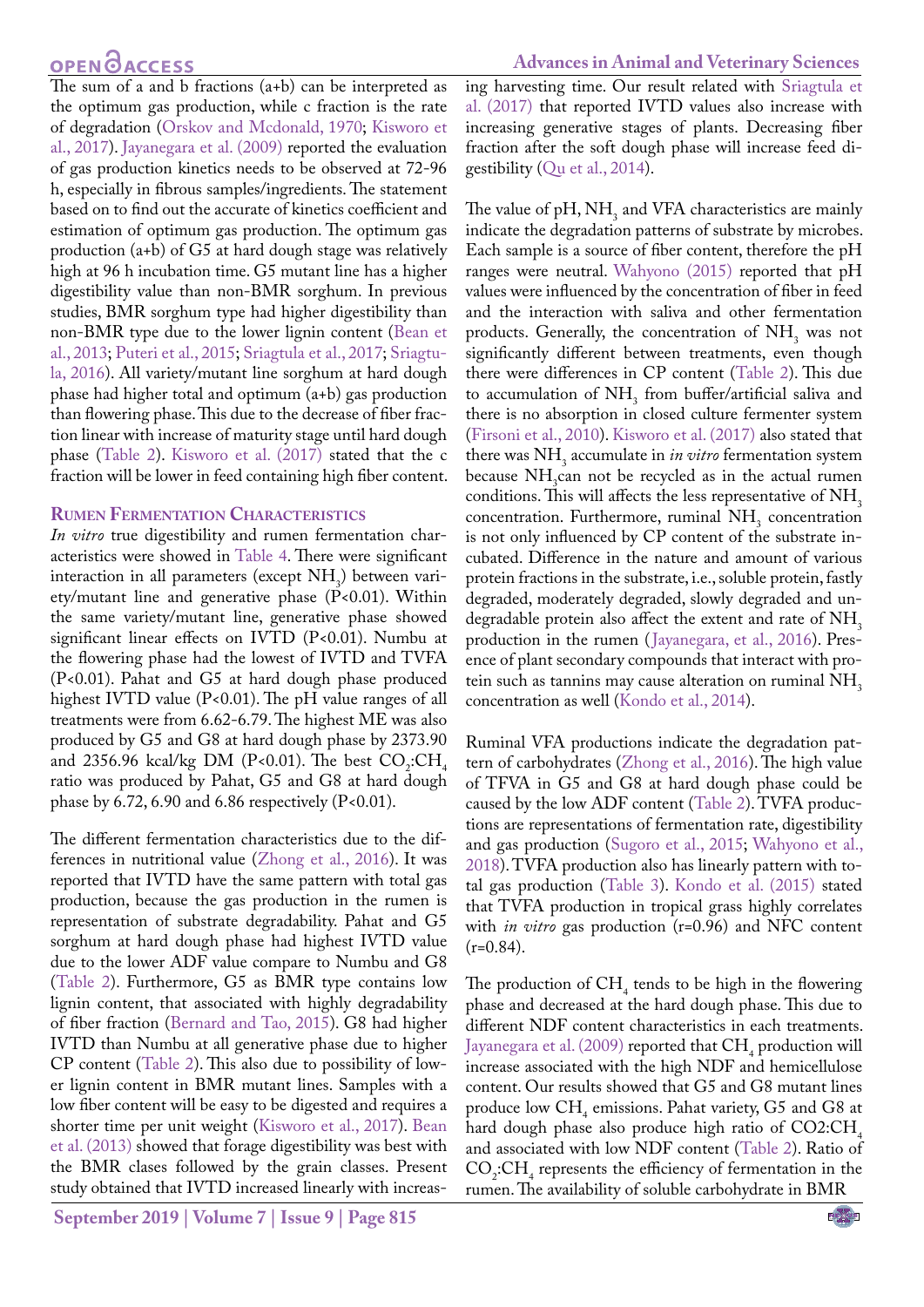# **OPEN OACCESS**

#### **Advances in Animal and Veterinary Sciences**

<span id="page-6-0"></span>**Table 3:** *In vitro* total gas production and gas kinetics of sorghum at different generative phase

| <b>Treatment</b> |            | Time of incubation (h) (ml/200 mg DM) |                         |                      |                      |                      |                      |                      | <b>Gas kinetics</b>  |                      |                       |                      |
|------------------|------------|---------------------------------------|-------------------------|----------------------|----------------------|----------------------|----------------------|----------------------|----------------------|----------------------|-----------------------|----------------------|
|                  |            | $\overline{2}$                        | $\overline{\mathbf{4}}$ | 6                    | 8                    | 10                   | 24                   | 48                   | 72                   | 96                   | a+b                   | $\mathbf c$          |
| Numbu            | flowering  | 1.47 <sup>a</sup>                     | 2.09a                   | $2.88^{a}$           | 4.19 <sup>a</sup>    | 5.29a                | $10.43^a$            | $21.33^a$            | $25.06^{\circ}$      | $30.25^{\circ}$      | 38.14 <sup>a</sup>    | $0.015^{\circ}$      |
|                  | soft dough | 5.26 <sup>c</sup>                     | 8.58 <sup>e</sup>       | $11.58$ <sup>f</sup> | $13.32^{\circ}$      | $15.27^{\circ}$      | $27.54$ <sup>f</sup> | 36.08 <sup>d</sup>   | 38.56 <sup>d</sup>   | 42.14 <sup>b</sup>   | 41.95 <sup>b</sup>    | $0.041$ <sup>f</sup> |
|                  | hard dough | 5.01 <sup>c</sup>                     | 8.92 <sup>e</sup>       | 11.89f               | $13.50^{\circ}$      | $15.38^{\circ}$      | $25.96^{\circ}$      | 35.03 <sup>d</sup>   | $37.85$ <sup>d</sup> | 41.55 <sup>b</sup>   | 41.59 <sup>b</sup>    | $0.038^{de}$         |
| Pahat            | flowering  | 2.76 <sup>b</sup>                     | 5.16 <sup>c</sup>       | 7.66 <sup>d</sup>    | 8.96c                | 10.95c               | 22.73 <sup>d</sup>   | 35.40 <sup>d</sup>   | 38.68 <sup>d</sup>   | 42.75 <sup>b</sup>   | 45.22c                | 0.030c               |
|                  | soft dough | 3.16 <sup>b</sup>                     | 6.26 <sup>d</sup>       | 9.16 <sup>e</sup>    | 10.92 <sup>d</sup>   | 13.76 <sup>d</sup>   | $29.60$ g            | $40.15^{\circ}$      | $42.17$ <sup>e</sup> | 45.48 <sup>c</sup>   | 45.83c                | $0.042$ <sup>f</sup> |
|                  | hard dough | 2.72 <sup>b</sup>                     | 5.63 <sup>cd</sup>      | 8.64 <sup>e</sup>    | 10.62 <sup>cd</sup>  | 12.85 <sup>d</sup>   | $30.26$ g            | $43.55$ <sup>f</sup> | 45.58f               | $50.25$ <sup>e</sup> | $51.15^{\circ}$       | $0.037$ de           |
| G <sub>5</sub>   | flowering  | $1.80^{\mathrm{a}}$                   | $2.73^{\circ}$          | 3.91 <sup>b</sup>    | 4.89a                | 6.18a                | $15.55^{b}$          | 30.51 <sup>b</sup>   | 35.12 <sup>b</sup>   | 44.28c               | $51.41^{\circ}$       | $0.018$ <sup>a</sup> |
|                  | soft dough | 6.78 <sup>d</sup>                     | $12.21$ <sup>f</sup>    | 14.67 <sup>g</sup>   | 16.13 <sup>f</sup>   | $17.59$ <sup>f</sup> | $31.63^h$            | $42.65$ <sup>f</sup> | 45.36 <sup>f</sup>   | $50.32^{\circ}$      | $50.72^{\circ}$       | 0.036 <sup>d</sup>   |
|                  | hard dough | 8.63 <sup>e</sup>                     | 14.34 <sup>g</sup>      | 17.93 <sup>h</sup>   | $20.27$ <sup>g</sup> | 23.44 <sup>g</sup>   | 32.29hi              | 45.44 %              | 47.32 <sup>g</sup>   | 53.36 <sup>f</sup>   | 53.03 <sup>f</sup>    | 0.036 <sup>d</sup>   |
| G <sub>8</sub>   | flowering  | 2.67 <sup>b</sup>                     | $3.81^{b}$              | 5.49 <sup>c</sup>    | 6.53 <sup>b</sup>    | 7.73 <sup>b</sup>    | 19.70c               | $32.13^{\circ}$      | $36.47^{\circ}$      | 42.00 <sup>b</sup>   | 47.82 <sup>d</sup>    | 0.022 <sup>b</sup>   |
|                  | soft dough | 5.25c                                 | 9.31 <sup>e</sup>       | $12.01$ <sup>f</sup> | $13.93^e$            | 16.53 <sup>e</sup>   | 31.56 <sup>h</sup>   | $42.11$ <sup>f</sup> | $44.29$ <sup>f</sup> | 48.19 <sup>d</sup>   | $48.22^{\rm d}$       | $0.041$ <sup>f</sup> |
|                  | hard dough | $10.14$ <sup>f</sup>                  | $15.91^h$               | $21.52^{\rm i}$      | 23.19 <sup>h</sup>   | 26.67 <sup>h</sup>   | $33.01^{\rm i}$      | 45.07g               | 48.60 <sup>g</sup>   | $52.55$ <sup>f</sup> | $51.95$ <sup>ef</sup> | $0.039$ ef           |
| <b>SEM</b>       |            | 0.261                                 | 0.422                   | 0.521                | 0.546                | 0.606                | 0.685                | 0.678                | 0.620                | 0.603                | 0.460                 | 0.001                |

Means with different superscripts within column are different (P<0.01).

Standard error mean (SEM); potentialgas production (a+b); gas production rate (c).

<span id="page-6-1"></span>

|  | Table 4: In vitro true digestibility and rumen fermentation characteristics of sorghum at different generative phase |  |  |
|--|----------------------------------------------------------------------------------------------------------------------|--|--|
|--|----------------------------------------------------------------------------------------------------------------------|--|--|

| <b>Treatment</b> |            | <b>IVTD</b><br>(%)    | pH                    | NH <sub>2</sub><br>(mM) | <b>TVFA</b><br>(mM)  | <b>ME</b><br>(kkal/kg)<br>DM) | <b>CH</b> , Production<br>$(ml/100$ mg<br><b>IVOMD</b> ) | CO <sub>2</sub> Production<br>$(ml/100$ mg<br><b>IVOMD</b> ) | CO, CH<br>Ratio     |
|------------------|------------|-----------------------|-----------------------|-------------------------|----------------------|-------------------------------|----------------------------------------------------------|--------------------------------------------------------------|---------------------|
| Numbu            | Flowering  | $18.98$ <sup>a</sup>  | $6.77$ de             | 6.71                    | 89.62 <sup>a</sup>   | 1616.39a                      | $5.12$ <sup>f</sup>                                      | 26.17c                                                       | $5.11^{b}$          |
|                  | Soft dough | $36.54$ <sup>cd</sup> | $6.79$ de             | 6.46                    | $100.20^{bc}$        | $2001.61^{bc}$                | 5.09 <sup>f</sup>                                        | 31.49 <sup>h</sup>                                           | $6.19$ de           |
|                  | Hard dough | 44.71 <sup>e</sup>    | 6.75 <sup>cd</sup>    | 6.65                    | 91.29a               | 1982.10 <sup>b</sup>          | 4.44 <sup>c</sup>                                        | $27.61^{\text{de}}$                                          | $6.21$ de           |
| Pahat            | Flowering  | $35.10^{\circ}$       | 6.81 <sup>e</sup>     | 7.05                    | 94.08 <sup>ab</sup>  | 2062.72 <sup>de</sup>         | 4.69 <sup>e</sup>                                        | $27.65^{\text{de}}$                                          | 5.90c               |
|                  | Soft dough | 50.08g                | 6.74 <sup>cd</sup>    | 6.59                    | 90.74a               | 2121.85f                      | 4.74 <sup>e</sup>                                        | $29.44$ <sup>f</sup>                                         | $6.21$ de           |
|                  | Hard dough | 54.58sh               | $6.62^{\circ}$        | 6.53                    | $99.64^{bc}$         | $2270.73$ <sup>gh</sup>       | $4.55^{\rm d}$                                           | $30.59$ <sup>g</sup>                                         | $6.72$ <sup>f</sup> |
| G <sub>5</sub>   | Flowering  | $31.52^{b}$           | $6.75$ cde            | 7.02                    | 115.23 <sup>d</sup>  | 2098.95 <sup>ef</sup>         | 4.75 <sup>e</sup>                                        | $23.32^a$                                                    | $4.91^{\circ}$      |
|                  | Soft dough | 44.57 <sup>e</sup>    | $6.77$ de             | 6.73                    | $119.13^{\text{de}}$ | $2280.01^h$                   | 4.53 <sup>cd</sup>                                       | 28.39 <sup>e</sup>                                           | 6.27 <sup>e</sup>   |
|                  | Hard dough | $54.61$ <sup>gh</sup> | $6.77$ de             | 6.80                    | 125.81 <sup>e</sup>  | 2373.90 <sup>i</sup>          | 3.96 <sup>b</sup>                                        | 27.34 <sup>d</sup>                                           | 6.90 <sup>f</sup>   |
| G <sub>8</sub>   | Flowering  | 37.94 <sup>d</sup>    | $6.76$ <sup>cde</sup> | 6.74                    | 106.88c              | 2032.68 <sup>cd</sup>         | 4.56 <sup>d</sup>                                        | $27.77$ <sup>de</sup>                                        | 6.10 <sup>de</sup>  |
|                  | Soft dough | $43.47^{\circ}$       | 6.69 <sup>b</sup>     | 6.95                    | 116.34 <sup>d</sup>  | 2233.68g                      | 4.02 <sup>b</sup>                                        | 24.36 <sup>b</sup>                                           | 6.06 <sup>cd</sup>  |
|                  | Hard dough | $47.25$ f             | $6.71$ bc             | 6.95                    | $121.35^{\text{de}}$ | 2356.96 <sup>i</sup>          | 3.59a                                                    | 24.59 <sup>b</sup>                                           | $6.86$ f            |
| <b>SEM</b>       |            | 0.967                 | 0.007                 | 0.280                   | 1.409                | 19.785                        | 0.043                                                    | 0.242                                                        | 0.059               |

Means with different superscripts within column are different (P<0.01).

In vitro true digestibility (IVTD); ammonia (NH<sub>3</sub>); total volatile fatty acids (TVFA); metabolisable energy (ME); dry matter (DM); in vitro organic matter degradability (IVOMD); standard error mean (SEM).

type will increase the efficiency of rumen fermentation that represent by lower  $CH_4$  production ([Su-jiang et al.,](#page-8-2) [2016\)](#page-8-2). These studies concluded that G5 promising mutant lines produced lower NDF and ADF than Numbu varieties. Lower structural fiber fractions could affect the higher optimal gas production (a+b) and IVTD. G8 promising mutant lines also produced high ME and  $CO_2$ :CH<sub>4</sub> ratio. It could be attributed to G8 produced a nutrient profile that approaches G5 and Pahat. The best harvesting time to produced best nutrient profile and digestibility is hard dough generative phase. Further studies are needed to

evaluate G5 and G8 promising mutant lines as ingredient in ruminant feed rations.

#### **ACKNOWLEDGEMENTS**

The author wish to thank Prof. Soeranto Human, Mr. Sihono, Mr. Dedi Ansori and Shintia Nugrahini Wahyu Hardani, A.Md and others who helped in the field during this project. This study was conducted under the support of Agricultural Division, Center of Isotope and Radiation Application (CIRA) BATAN project and Ministry of Re-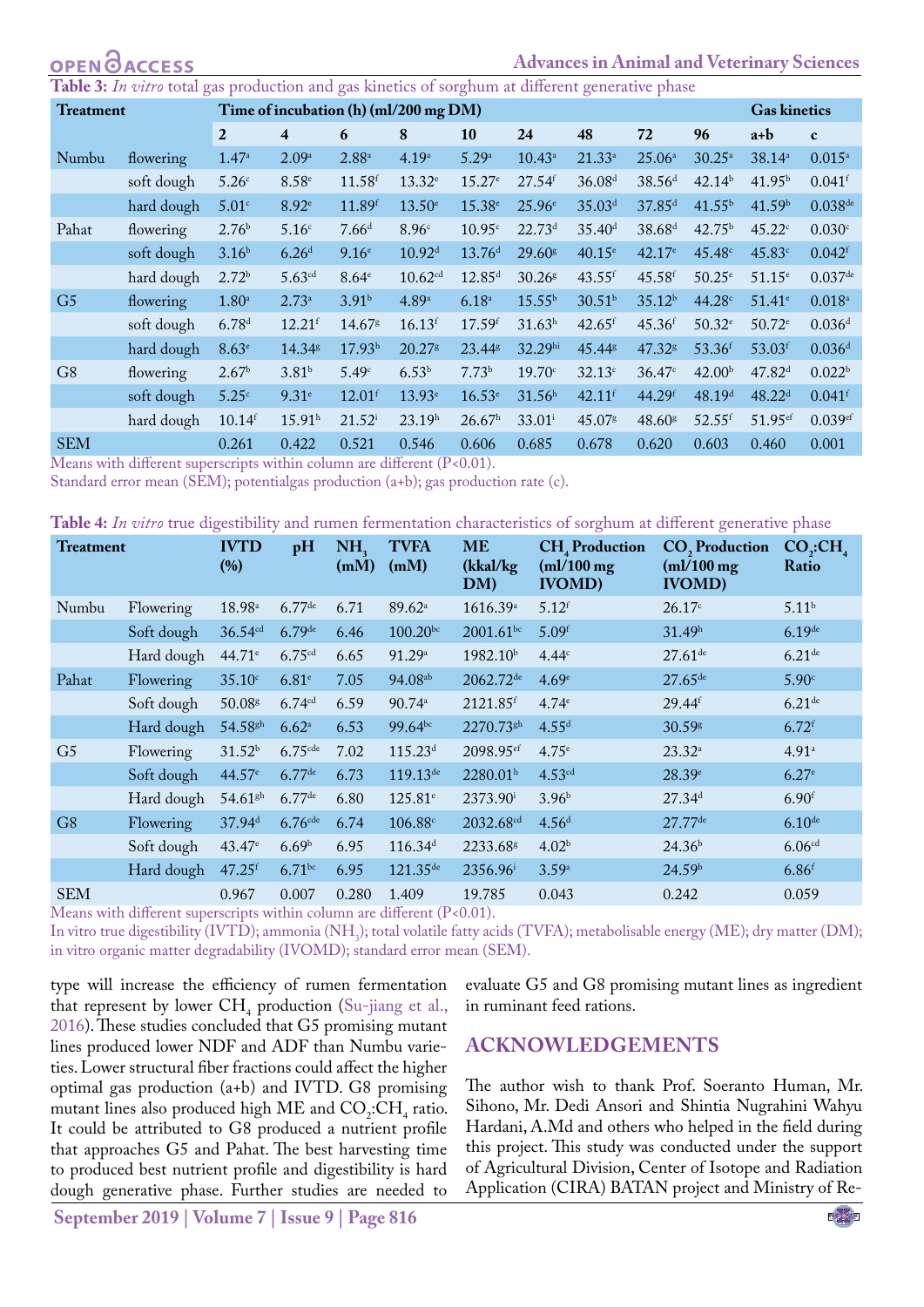# OPEN **OACCESS**

search, Technology and Higher Education of the Republic of Indonesia.

### **CONFLICT OF INTEREST**

Authors declare that there is no conflict of interest.

### **AUTHORS CONTRIBUTION**

All authors contributed equally.

### **REFERENCES**

- <span id="page-7-4"></span>• AOAC (2005). *Official Method of Analysis*. Maryland: Association of Official Analytical Chemists.
- <span id="page-7-13"></span>• Baloyi BM, Ayodele VI, Addo-Bediako A (2013). Effects of leaf harvest on crude protein and mineral contents of selected early maturing lines of lablab (*Lablab purpureus*). Afr. J. Agric. Res.8(5): 449–453. [https://doi.org/10.5897/AJAR12.1209](https://doi.org/10.5897/AJAR12.1209 )
- <span id="page-7-15"></span>• Basaran U, Dogrusoz MC, Gulumser E, Mut H (2017). Hay yield and quality of intercropped sorghum-sudan grass hybrid and legumes with different seed ratio. Turk. J. Field Crops. 22(1): 47–53. [https://doi.org/10.17557/tjfc.301834](https://doi.org/10.17557/tjfc.301834 )
- <span id="page-7-12"></span>• Bean BW, Baumhardt RL, McCollum III FT, McCuistion KC (2013). Comparison of sorghum classes for grain and forage yield and forage nutritive value. Field Crop Res.142: 20–26. [https://doi.org/10.1016/j.fcr.2012.11.014](https://doi.org/10.1016/j.fcr.2012.11.014 )
- <span id="page-7-20"></span>• Bernard JK, Tao S (2015). Short communication : Production response of lactating dairy cows to brachytic forage sorghum silage compared with corn silage from first or second harvest. J. Dairy Sci. 98(12): 8994–9000. [https://doi.org/10.3168/](https://doi.org/10.3168/jds.2015-9716 ) [jds.2015-9716](https://doi.org/10.3168/jds.2015-9716 )
- <span id="page-7-9"></span>• Conway EJ (1951). Microdiffusion Analysis and Volumetric Error (3rd edition). London: Crosby Lockwood and Sons Ltd.
- <span id="page-7-21"></span>• Firsoni, Conny F, Lisanti E (2010). Uji kecernaan in-vitro dedak padi yang mengandung daun paitan (Tithonia diversifolia (HEMSL.) A. Gray) dan kelor (Moringa oleifera, Lamk). JITV, 15(3): 182–187.
- <span id="page-7-11"></span>• Godin B, Nagle N, Sattler S, Agneessens R, Delcarte J, Wolfrum E (2016). Biotechnology for biofuels improved sugar yields from biomass sorghum feedstocks : comparing low - lignin mutants and pretreatment chemistries. Biotechnol. Biofuels. 9(251): 1–11. [https://doi.org/10.1186/s13068-016-0667-y](https://doi.org/10.1186/s13068-016-0667-y )
- <span id="page-7-2"></span>• Harper MT, Oh J, Giallongo F, Lopes JC, Roth GW, Hristov AN (2017). Using brown midrib 6 dwarf forage sorghum silage and fall-grown oat silage in lactating dairy cow rations. J. Dairy Sci.100: 1–16. [https://doi.org/10.3168/jds.2017-](https://doi.org/10.3168/jds.2017-12552 ) [12552](https://doi.org/10.3168/jds.2017-12552 )
- <span id="page-7-0"></span>• Howell TA, Evett SR, Tolk TA, Copeland KS, Colaizzi PD, Gowda PH (2008). Evapotranspiration of Corn and Forage Sorghum for Silage. In Proceedings of World Environmental and Water Resources Congress (pp. 886–899). Ahupua'a, Honolulu, Hawaii: American Society of CivilEngineers, Environmental and Water Resources Institute, Reston, VA.
- <span id="page-7-3"></span>• [BMKG] Meteorogical, Climatological and Geophysical Agency. 2018. Climate Analyze. [https://www.bmkg.](https://www.bmkg.go.id/iklim/informasi-hujan-bulanan.bmkg) [go.id/iklim/informasi-hujan-bulanan.bmkg.](https://www.bmkg.go.id/iklim/informasi-hujan-bulanan.bmkg) Accessed 21 September 2018.
- <span id="page-7-16"></span>• Jahansouz MR, Afshar RK, Heidari H, Masoud H (2014).

**September 2019 | Volume 7 | Issue 9 | Page 817**

Evaluation of yield and quality of sorghum and millet as alternative forage crops to corn under normal and deficit irrigation regimes. Jordan J. Agric. Sci.10(4): 699–714.

- <span id="page-7-22"></span>• Jayanegara A, Dewi SP, Laylli N, Laconi EB, Ridla M (2016). Determination of Cell Wall Protein from Selected Feedstuffs and its Relationship with Ruminal Protein Digestibility in Vitro. Med. Pet. 39(2): 134–140. [https://doi.org/10.5398/](https://doi.org/10.5398/medpet.2016.39.2.134 ) [medpet.2016.39.2.134](https://doi.org/10.5398/medpet.2016.39.2.134 )
- <span id="page-7-17"></span>• Jayanegara A, Sofyan A (2008). Penentuan aktivitas biologis tanin beberapa hijauan secara in vitro menggunakan 'Hohenheim gas test' dengan polietilen glikol sebagai determinan. Med. Pet. 31(1): 44–52.
- <span id="page-7-18"></span>• Jayanegara A, Sofyan A, Makkar HPS, Becker K (2009). Kinetika produksi gas , kecernaan bahan organik dan produksi gas metana *in vitro* pada hay dan jerami yang disuplementasi hijauan mengandung tanin. Med. Pet. 32(2): 120–129. [https://doi.org/10.5398/medpet.v32i2.1147](https://doi.org/10.5398/medpet.v32i2.1147 )
- <span id="page-7-6"></span>• Kilic U, Gulecyuz E (2017). Effects of some additives on *in vitro* true digestibility of wheat and soybean straw pellets. Open Life Sci. 12: 206–213. [https://doi.org/https://doi.](https://doi.org/https://doi.org/10.1515/biol-2017-0024 ) [org/10.1515/biol-2017-0024](https://doi.org/https://doi.org/10.1515/biol-2017-0024 )
- <span id="page-7-19"></span>• Kisworo AN, Agus A, Kustantinah, Suwignyo B (2017). Physicochemical characteristics , *in vitro* fermentation indicators, gas production kinetics, and degradability of solid herbal waste as alternative feed source for ruminants. Med. Pet.40(2): 101–110. [https://doi.org/https://doi.](https://doi.org/https://doi.org/10.5398/medpet.2017.40.2.101 ) [org/10.5398/medpet.2017.40.2.101](https://doi.org/https://doi.org/10.5398/medpet.2017.40.2.101 )
- <span id="page-7-23"></span>• Kondo M, HiranoY, Ikai N, Kita K, Jayanegara A, Yokota, H (2014). Assessment of Anti-nutritive Activity of Tannins in Tea By-products Based on *In vitro* Rumen Fermentation. Asian-Aust J. Anim. Sci. 27(11): 1571–1576[. https://doi.]( https://doi.org/http://dx.doi.org/10.5713/ajas.2014.14204 ) [org/http://dx.doi.org/10.5713/ajas.2014.14204]( https://doi.org/http://dx.doi.org/10.5713/ajas.2014.14204 )
- <span id="page-7-5"></span>• Kondo M, Yoshida M, Loresco M, Lapitan RM, Herrera JRV, Barrio AND, Uyeno Y, Matsui H, Fujihara T (2015). Nutrient contents and *in vitro* ruminal fermentation of tropical grasses harvested in wet season in the philippines. Adv. Anim. Vet. Sci. 3(12): 694–699. [https://doi.org/10.14737/](https://doi.org/10.14737/journal.aavs/2015/3.12.694.699) [journal.aavs/2015/3.12.694.699](https://doi.org/10.14737/journal.aavs/2015/3.12.694.699)
- <span id="page-7-1"></span>• LiY, Peisheng M, Wenxu Z, Xianguo W, Yongliang Y, Haiming Z, Lanju Z, Guibo L (2015). Dynamic expression of the nutritive values in forage sorghum populations associated with white, green and brown midrid genotypes. Field Crops Res. 184(1966): 112–122. [https://doi.org/10.1016/j.](https://doi.org/10.1016/j.fcr.2015.09.008 ) [fcr.2015.09.008](https://doi.org/10.1016/j.fcr.2015.09.008 )
- <span id="page-7-7"></span>• Menke KH, Raab L, Salewski A, Steingass H, Fritz D, Schneider W (1979). The estimation of the digestibility and metabolizable energy content of ruminant feeding stuffs from the gas production when they are incubated with rumen liquor *in vitro*. J. Agric. Sci. Camb. 93: 217–222. [https://doi.org/10.1017/S0021859600086305](https://doi.org/10.1017/S0021859600086305 )
- <span id="page-7-8"></span>• Orskov ER, Mcdonald I (1970). The estimation of protein degradability in the rumen from incubation measurements weighted according to rate of passage. J. Agric. Sci. Camb. 92:499–503[. https://doi.org/10.1017/S0021859600063048]( https://doi.org/10.1017/S0021859600063048 )
- <span id="page-7-10"></span>• Puteri RE, Karti PDMH, Abdullah L, Supriyanto (2015). Productivity and nutrient quality of some sorghum mutant lines at different cutting ages. Med. Pet. 38(2): 132–137. [https://doi.org/10.5398/medpet.2015.38.2.132](https://doi.org/10.5398/medpet.2015.38.2.132 )
- <span id="page-7-14"></span>• Qu H, Bao Liu X, Dong CF, Lu XY, Shen YX (2014). Field performance and nutritive value of sweet sorghum in eastern China. Field Crops Res.157: 84–88.
- • Ramos-Morales E, Arco-Pérez A, Martín-García AI, Yánez-Ruiz DR, Frutos P, Hervás G (2017). Use of stomach tubing